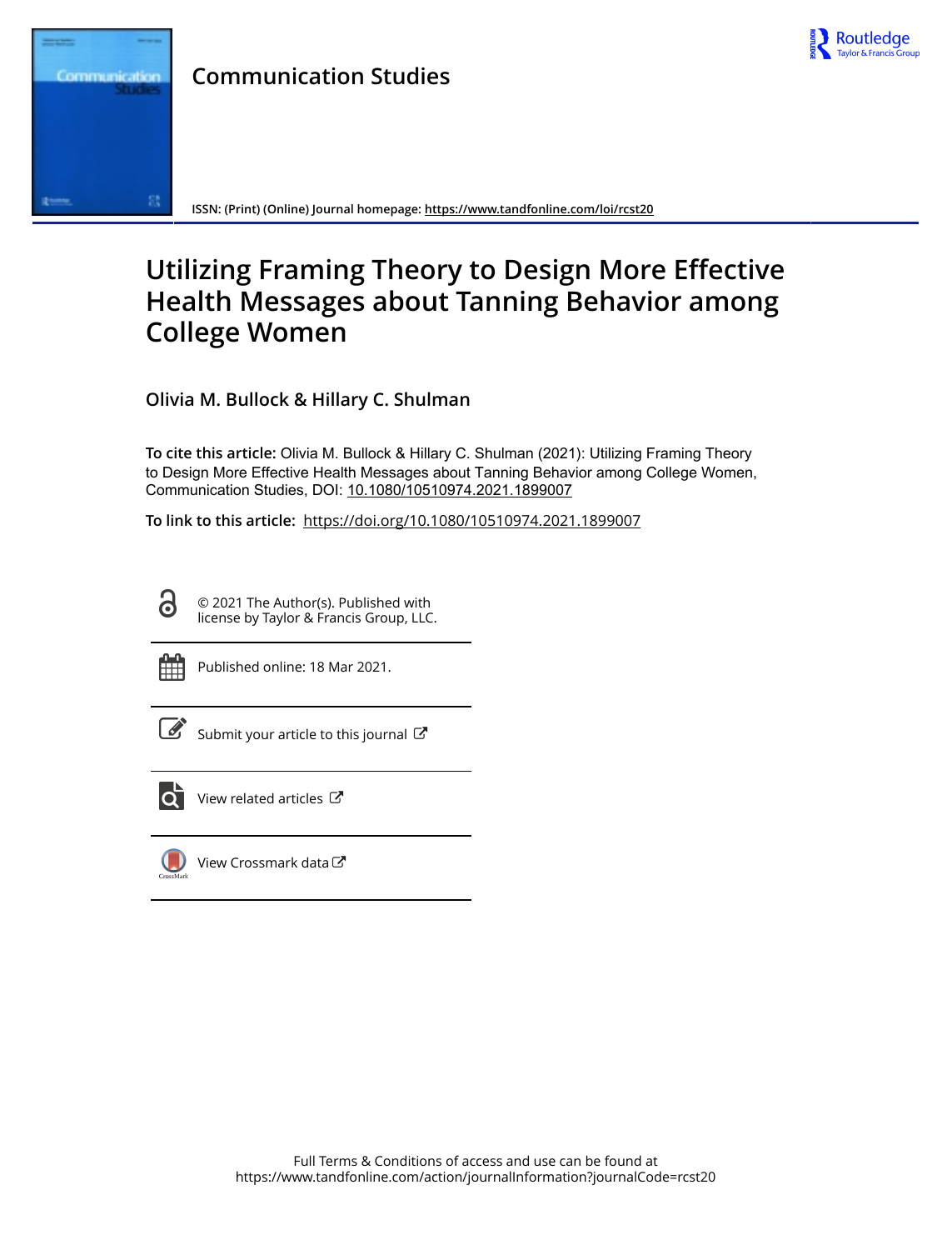$\frac{2}{3}$  Routledge Taylor & Francis Group

**a** OPEN ACCESS **a** Check for updates

# **Utilizing Framing Theory to Design More Effective Health Messages about Tanning Behavior among College Women**

Olivia M. Bullock and Hillary C. Shulman

School of Communication, Ohio State University, Columbus, Ohio, USA

#### **ABSTRACT**

Rates of skin cancer among young women are increasing and most cases are associated with tanning behavior. In health communication, scholars and practitioners use framing as a strategy to design persuasive messages. In this experiment, we advance framing research by testing a serial model of framing theory in the context of outdoor tanning behavior among collegiate women. We designed two message frames, language difficulty, and message relevance, to target accessibility and applicability, two mechanisms within framing theory. We deployed these frames in a  $2 \times 2$  experimental design and found that message frames that promoted accessibility and applicability significantly increased perceptions of severity, susceptibility, and reduced behavioral intentions to tan. Our results support framing theory and provide practical implications for message designers who use frames to inform and persuade.

#### **KEYWORDS**

Framing effects; persuasion; message design; health campaigns; skin cancer; metacognition

<span id="page-1-8"></span><span id="page-1-5"></span><span id="page-1-1"></span><span id="page-1-0"></span>Skin cancer is one of the most common cancers in the United States (American Cancer Society, [2020](#page-12-0)). Although skin cancer affects all subsets of the population, incidence rates among young adult women are rapidly increasing, making this group particularly at-risk for the disease (Muzic et al., [2017\)](#page-14-0). Previous work has attributed the prevalence of skin cancer among young women to increased exposure to ultraviolet (UV) radiation, indicating that tanning behaviors are largely to blame (Boniol et al., [2012](#page-13-0)). Tanning is the deliberate exposure of skin to UV radiation from the sun (solar or outdoor tanning) or artificial tanning equipment (nonsolar or indoor tanning; Prior et al., [2014\)](#page-14-1), and is associated with several different types of skin cancer, including melanoma, the deadliest form of the disease (Boniol et al., [2012](#page-13-0)). At the same time, tanning is a widespread behavior among young adults in the United States and is particularly prevalent among non-Latina, White, collegeaged women (Pagoto et al., [2015\)](#page-14-2). As a result, a large body of health communication scholarship has aimed to reduce tanning behavior, including through interventions that employ message tailoring (Reynolds et al., [2008](#page-14-3)), visual appeals (Occa et al., [2020](#page-14-4)), or improved media literacy (Cho et al., [2018](#page-13-1)). However, results of interventions regarding tanning behavior are often nuanced, and scholars have called for a greater understanding of the mediating processes that explain the relationship between message exposure and tanning behaviors (Lovejoy et al., [2015\)](#page-14-5). In response, our study seeks to explicate and test the mechanisms of framing theory (Chong & Druckman, [2007a](#page-13-2), [2007b\)](#page-13-3) in the context of outdoor tanning behavior. Specifically, we conducted an experiment (*n*= 529) to examine

<span id="page-1-7"></span><span id="page-1-6"></span><span id="page-1-4"></span><span id="page-1-3"></span><span id="page-1-2"></span>**CONTACT** Olivia M. Bullock **CO** bullock.181@osu.edu **S** School of Communication, Ohio State University, 3056 Derby Hall, 154 North Oval Mall, Columbus, OH 43210-1339.

<sup>© 2021</sup> The Author(s). Published with license by Taylor & Francis Group, LLC.

This is an Open Access article distributed under the terms of the Creative Commons Attribution-NonCommercial-NoDerivatives License (http:// creativecommons.org/licenses/by-nc-nd/4.0/), which permits non-commercial re-use, distribution, and reproduction in any medium, provided the original work is properly cited, and is not altered, transformed, or built upon in any way.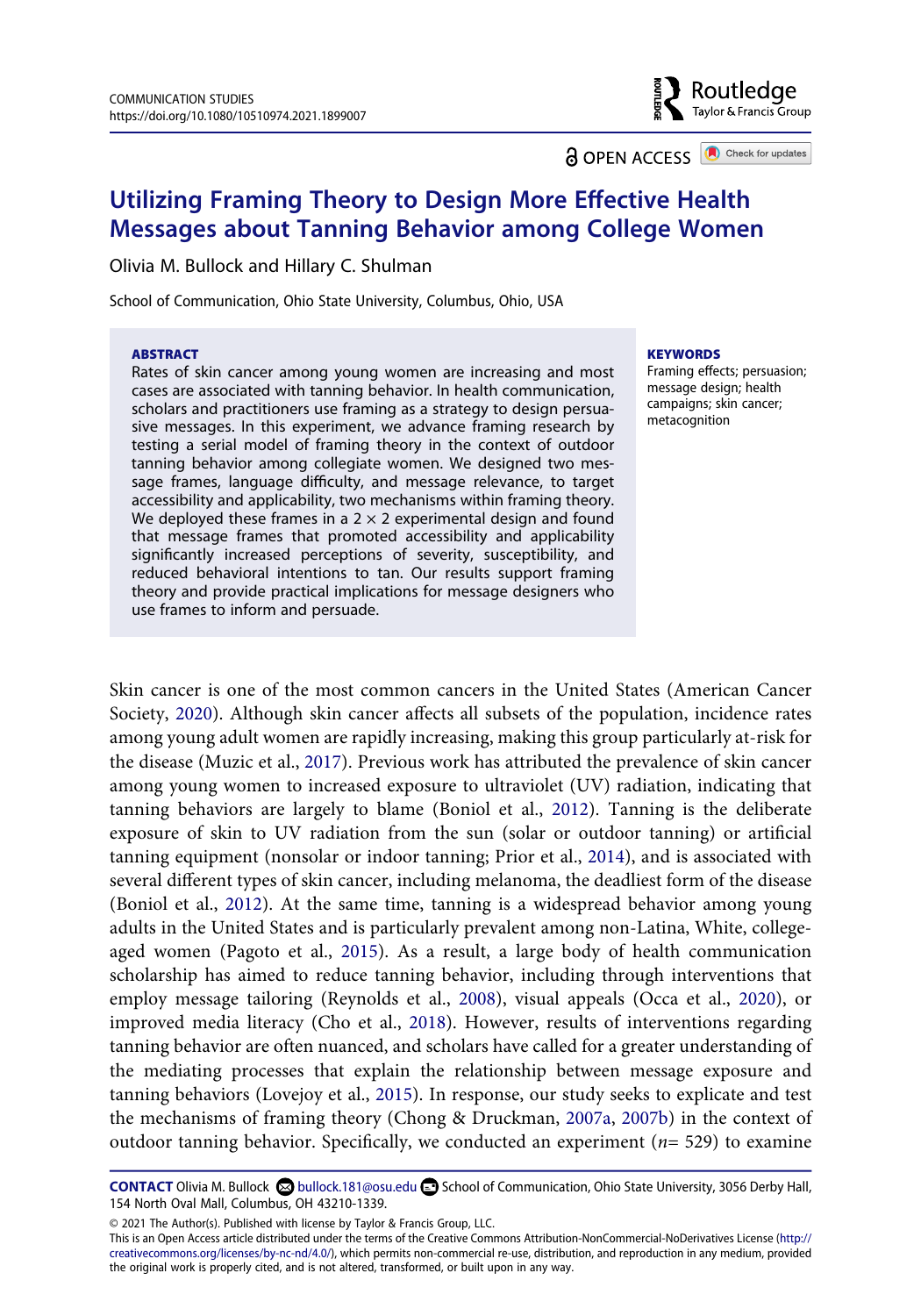framing theory and the cognitive mechanisms that support framing effects in messages about the risks of outdoor tanning behavior.

<span id="page-2-9"></span><span id="page-2-8"></span><span id="page-2-2"></span>It is important to note that outdoor and indoor tannings are distinct behaviors, although both increase exposure to UV radiation, which can lead to skin cancer (Boniol et al., [2012](#page-13-0)). For example, while both outdoor and indoor tanning are associated with appearance motivations, indoor tanning is linked to skin tone dissatisfaction, while outdoor tanning is motivated by a desire to look healthy (Gambla et al., [2017](#page-13-4)). Further, reasons for indoor tanning are often emotional, including relaxation, while outdoor tanning can be driven by misleading health reasons, as well as peer and media influences (Rodgers et al., [2015](#page-14-6)). Because young women may mistakenly believe that outdoor tanning benefits one's health and increases the appearance of being healthy (Randle, [1997](#page-14-7)), outdoor tanning represents a particularly important context for a health communication intervention. Furthermore, indoor tanning is a generally less common behavior that increases in the winter, while outdoor tanning is a more widespread practice that increases during the summer (Heckman et al., [2016](#page-13-5)). The study we report here was conducted in Spring 2019 to intervene in potential future outdoor tanning behavior using framing theory to guide strategic message design.

#### <span id="page-2-4"></span>**Message Frames and Framing Effects**

<span id="page-2-3"></span>*Framing* represents the way that people construct meaning in a world that offers alternative perspectives on the same topic (Goffman, [1974\)](#page-13-6). As a message design strategy, framing refers to the strategic presentation of information in such a way that draws attention *toward*  certain aspects of information while simultaneously drawing attention *away* from other aspects. As a consequence of this presentational difference, individuals' attitudes about the topic become more aligned with framed information, leading to more message-consistent effects, referred to as a *framing effect* (Cacciatore et al., [2016\)](#page-13-7).

<span id="page-2-1"></span><span id="page-2-0"></span>Framing, as a strategic device, can be further divided into two different framing strategies: Emphasis frames and equivalency frames. Emphasis framing refers to differences in *what* information is being presented, while equivalency framing focuses on differences in *how* information is presented (Cacciatore et al., [2016](#page-13-7)). More specifically, emphasis framing occurs when a communicator includes certain pieces of information and omits other information in order to define an issue (Entman, [1993](#page-13-8)). As a result, the emphasized dimensions become more salient, and individuals are more likely to form judgments that are consistent with the frame emphasis (Sun et al., [2016](#page-15-0)). Equivalency framing, on the other hand, examines when information that is logically identical varies along some presentational dimension, such as the information's valence (Levin & Gaeth, [1988\)](#page-13-9), language complexity (Shulman & Sweitzer, [2018b\)](#page-14-8), or presence of risk (Kahneman & Tversky, [1979](#page-13-10)).

<span id="page-2-10"></span><span id="page-2-7"></span><span id="page-2-6"></span><span id="page-2-5"></span>In health communication, both emphasis and equivalency framing have been used to manipulate health information to determine effective presentation strategies. For example, a commonly studied emphasis frame portrays a public health crisis as either an individual or social problem, and then examines the effect of this emphasis on attributions of responsibility (i.e., Sun et al., [2016\)](#page-15-0). In this way, framing effects can also occur on a collective level, as framed messages influence public opinion, which, in turn, affects health policy outcomes (Niederdeppe et al., [2014\)](#page-14-9). On the other hand, a common equivalency frame in health communication is gain-loss framing, where scholars manipulate the valence with which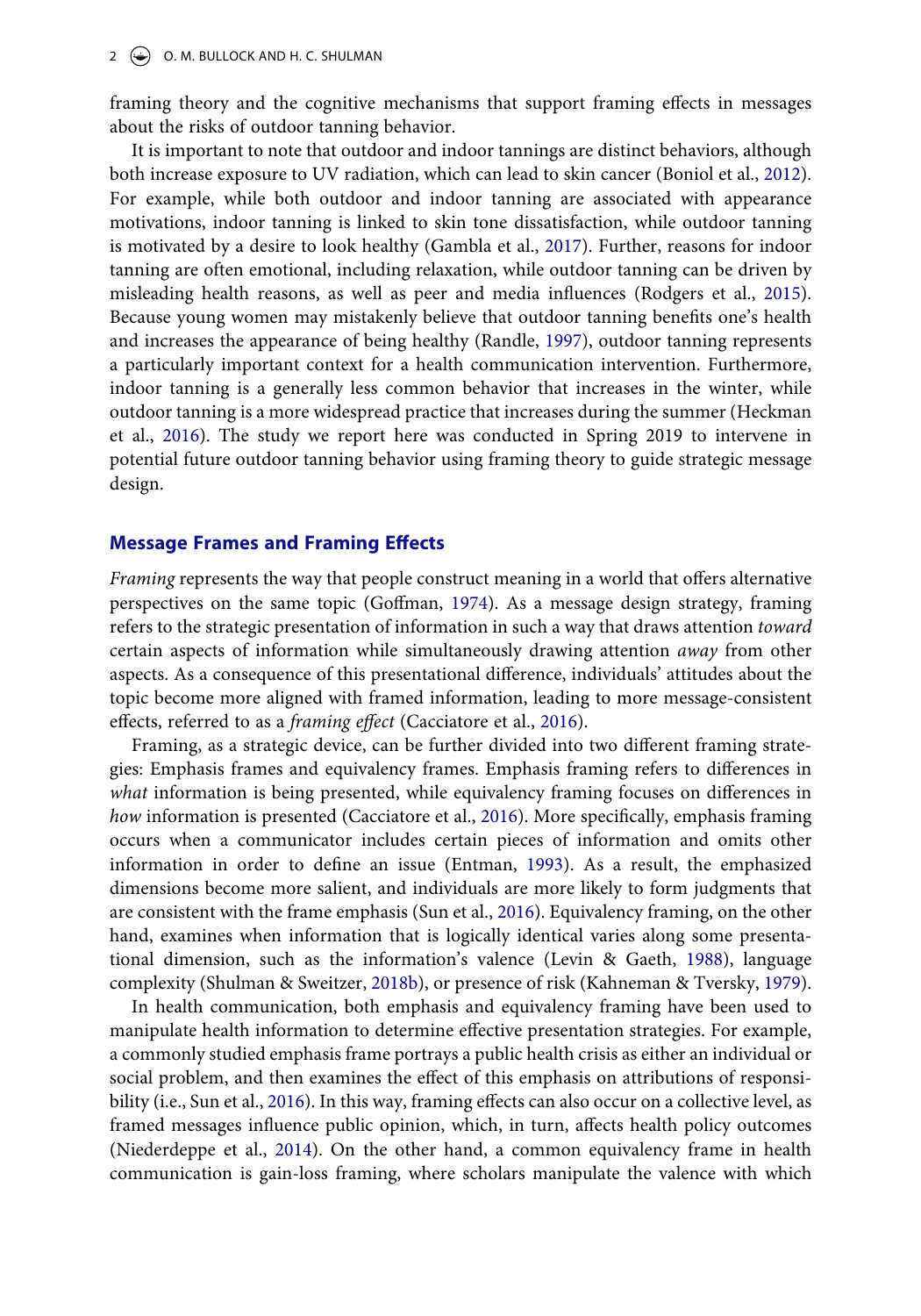<span id="page-3-2"></span>equivalent information is presented to determine how frames alter risk perceptions (see O'Keefe & Jensen, [2009](#page-14-10), for a review). Though framing is a common strategy in health message design, there is room for greater understanding of how specific frames impact the cognitive processes that lead to framing effects (cf. Anspach & Draguljić, [2019\)](#page-12-1).

<span id="page-3-1"></span>Here, we examine how design elements that are consistent with an *equivalency frame*  influence mechanisms of framing effects. We approach this question through the lens of framing theory (Chong & Druckman, [2007a](#page-13-2), [2007b](#page-13-3)), which offers specific predictions for how framing effects occur. As detailed below, framing theory suggests that the relationship between exposure to a frame and its influence on outcomes is mediated by a series of cognitive processes. According to this approach, each of these mechanisms must be sequentially triggered for frames to exert a discernable influence. However, the serial model of framing theory has not been widely empirically verified. In this work, we present, to our knowledge, one of the first experimental studies to investigate framing theory as a serial model. Our intent is that if the process that underlies framing effects is better understood, it becomes possible for researchers and practitioners to design and deploy more reliably persuasive framed messages.

# **Framing Theory**

To provide a framework for understanding how to build messages that target the mechanisms that support framing effects, we turn to framing theory (Chong & Druckman, [2007a](#page-13-2), [2007b](#page-13-3)). Framing theory proposes that individuals' attitudes are composed of a set of evaluative beliefs about a particular subject, topic, or object, and that these evaluative beliefs can vary in their valence and intensity. The sum of evaluative beliefs, accounting for valence and intensity, composes an attitude (Chong & Druckman, [2007a](#page-13-2)). For example, an individual's attitude about outdoor tanning might be composed of weak, negative beliefs about negative health effects, and strong, positive beliefs about one's tanned appearance. Framing theory is a useful lens for understanding framing effects because it considers how differently framed messages may target different evaluative beliefs. Building on this idea, framing theory suggests that three cognitive mechanisms – availability, accessibility, and applicability – determine whether a frame is likely to influence judgments (see [Figure 1\)](#page-3-0). These mechanisms are described below.

### **Mechanisms of Framing Effects**

#### *Availability*

The first mechanism within framing theory proposes that for framing effects to occur, one must have a belief about the subject, topic, or object available. *Availability* means that

<span id="page-3-0"></span>

**Figure 1.** Illustration of framing theory.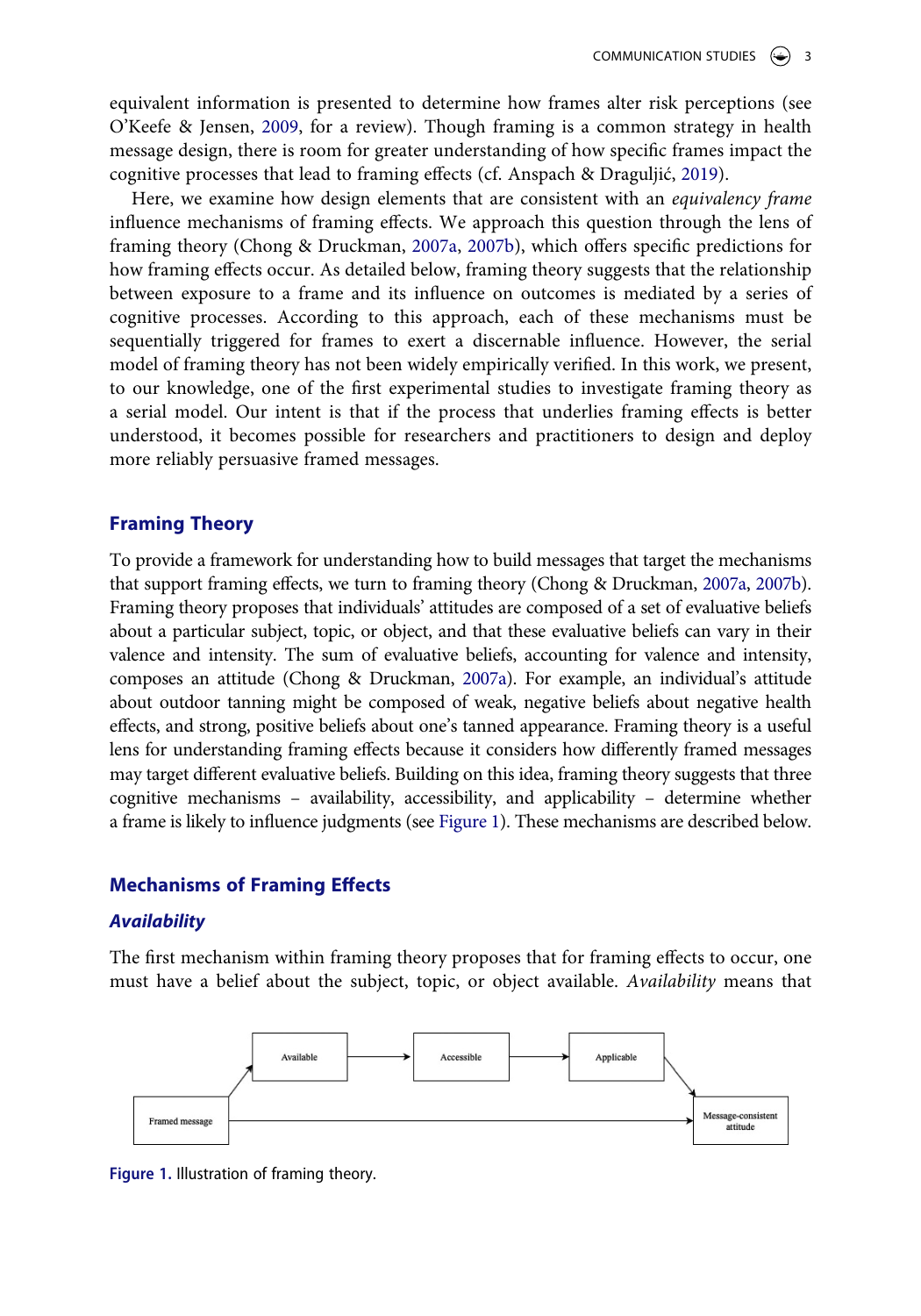<span id="page-4-1"></span>a belief is stored in one's memory and is able to be retrieved (Chong & Druckman, [2007a](#page-13-2)). If an individual does not have a belief *available*, then he or she will not be affected by message frames. In the context of outdoor tanning behavior, research has shown that more than 90% of college-aged females know that exposure to excess UV radiation is dangerous and can lead to cancer (Dennis et al., [2009\)](#page-13-11). This demonstrates the availability of information among the population most at risk for the adverse consequences of this behavior (college females), which makes this group a promising target for a framing intervention. Given that the prerequisite of available information is satisfied, the next step toward successfully inducing framing effects is to design frames that target the next two mechanisms: accessibility and applicability.

#### *Accessibility*

<span id="page-4-2"></span>According to framing theory, an available belief only affects judgments, or produces message-consistent effects, when the belief is made *accessible*. Information that is accessible is said to have a higher activation potential, meaning that it is more likely to be retrieved from memory compared to other beliefs (Fazio & Roskos-Ewoldsen, [2005](#page-13-12)). Accessibility is theorized to increase through frequency and recency of use, meaning that regular and repeated exposure to a belief (e.g., outdoor tanning has negative health effects) increases the likelihood of that belief being used to evaluate an issue (e.g., outdoor tanning is unhealthy). Framing can be persuasive because exposure to a framed message can increase the likelihood that a belief is made accessible, meaning that this particular cognition is more likely to be used to inform judgments (Chong & Druckman, [2007a\)](#page-13-2).

<span id="page-4-3"></span>Recent extensions of framing theory (Shulman & Sweitzer, [2018b](#page-14-8)) suggest that the probability of drawing on framed beliefs through accessibility can be amplified by *processing fluency*, or the ease with which something is processed (Shulman & Bullock, [2019](#page-14-11)). When something is processed fluently, the retrieved information *feels* more accessible because it is called to mind quickly and with feelings of ease. On the other hand, when something is processed disfluently, the information *feels* less accessible. As a result, previous research (Bullock et al., [2019;](#page-13-13) Shulman et al., [2020](#page-14-12)) suggests that a framed message that feels easy to process (e.g., an easily understandable message about health risks) is more likely to be effective in informing attitudes than a framed message that feels difficult to process (e.g., a message that is difficult to understand about health risks).

<span id="page-4-4"></span><span id="page-4-0"></span>To examine whether feelings of accessibility influence framing effects, we designed an equivalency frame that operationalizes accessibility through self-reported processing fluency. To manipulate processing fluency, we created messages that contained the same information, but varied along the presentational dimension of language difficulty. In the difficult language condition, participants were presented with more challenging terms, and in the easy language condition, difficult terms were replaced with easier synonyms. Because participants were exposed to substantively identical information but the presentation of this information varied along this attribute, this manipulation is consistent with the definition of equivalency framing (Levin & Gaeth, [1988\)](#page-13-9). Previous research (Shulman & Sweitzer, [2018a](#page-14-13), [2018b](#page-14-8)) suggests that difficult language is more effortful to process than easy language and reduces processing fluency. Thus, we expect that participants who are exposed to information with easier language will report higher levels of processing fluency, and that, as predicted by framing theory, processing fluency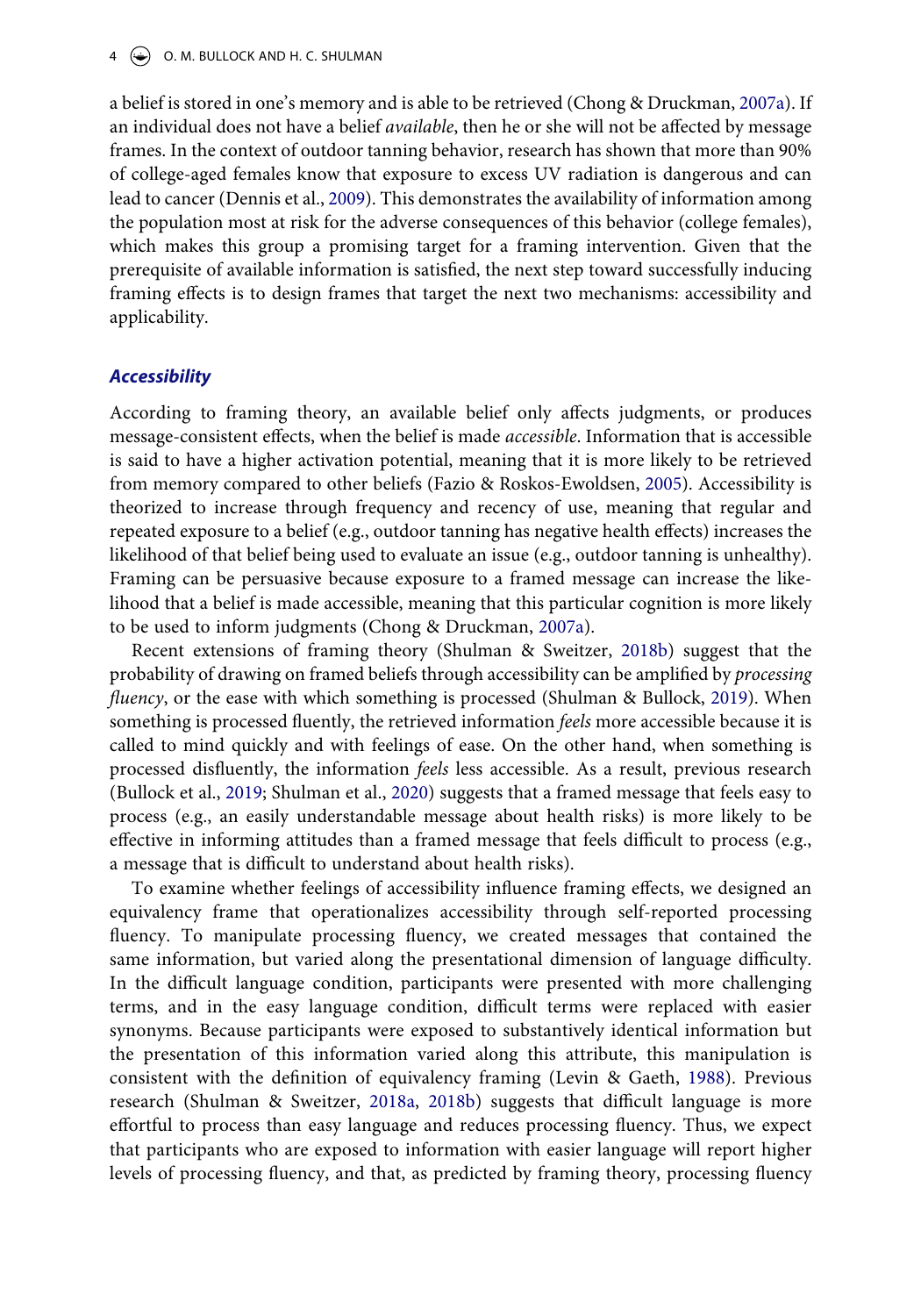will mediate the relationship between language frame and message-consistent outcomes. The message-consistent outcomes used here are from the health belief model and theory of planned behavior, which have each been previously used in tanning interventions (e.g., McWhirter & Hoffman-Goetz, [2016](#page-14-14)).

<span id="page-5-2"></span>H1: Easy language condition will increase processing fluency, and processing fluency will mediate the relationship between language frame and outcomes of beliefs about (a) severity, (b) susceptibility, and (c) behavioral intentions.

#### *Applicability*

After availability and accessibility, the final mechanism within framing theory (Shulman & Sweitzer, [2018a](#page-14-13), [2018b](#page-14-8)) is applicability. According to framing theory (Chong & Druckman, [2007a\)](#page-13-2), among a set of accessible beliefs that are targeted with a framed message, only some are judged to be relevant, or *applicable*, to the evaluation at hand. Framing theory suggests that individuals determine what information is applicable through a deliberative process of weighing competing beliefs (e.g., outdoor tanning is unhealthy, but it improves appearance) and deciding which are best suited to the current context. Some factors that increase the probability of information being deemed applicable include quality or logic of argumentation, source credibility, and message relevance. According to framing research, when information is deemed applicable or relevant, framing effects become more likely (Benford & Snow, [2000](#page-12-2); Chong & Druckman, [2007b\)](#page-13-3).

<span id="page-5-0"></span>Message relevance is also an important feature of health communication messaging. According to Kreuter and Wray ([2003](#page-13-14)), a message is "more likely to be perceived as relevant by an individual if it is seen as corresponding to his or her particular circumstance, life experience, or predisposition" (p. S228). When a message is judged as relevant, it is more likely to lead to message-consistent attitudes and behavior change (Kreuter & Wray, [2003](#page-13-14)). As a result, health communication campaigns aim to increase the relevance of their messages by employing strategies such as targeting, which uses dimensions of a population's identity to generate messages specific to their group. Here, we manipulated relevance as a message feature that should produce variance in applicability. This operationalization allowed us to test Chong and Druckman's ([2007b\)](#page-13-3) expectation about factors that influence applicability (relevance), while also dovetailing the framing literature with health campaigns literature (e.g., Kreuter & Wray, [2003\)](#page-13-14). To our knowledge, this experiment is the first to conceive of and test framing theory in this way. It is expected that information that is relevant to an individual's geographic and demographic group will be judged as more applicable than information that is about a less relevant group.

<span id="page-5-1"></span>In this study, we offer a novel test of the serial mediation model postulated by framing theory [\(Figure 1](#page-3-0)) by examining the mediators of accessibility and applicability. Moreover, we strive to evoke these mechanisms using novel, but conceptually consistent, instantiations of message frames to establish a rigorous test of framing theory. We propose that the effects of our framed messages (easy vs. difficult language and high vs. low message relevance) will be associated with message-consistent outcomes through the serial mediators of processing fluency and applicability.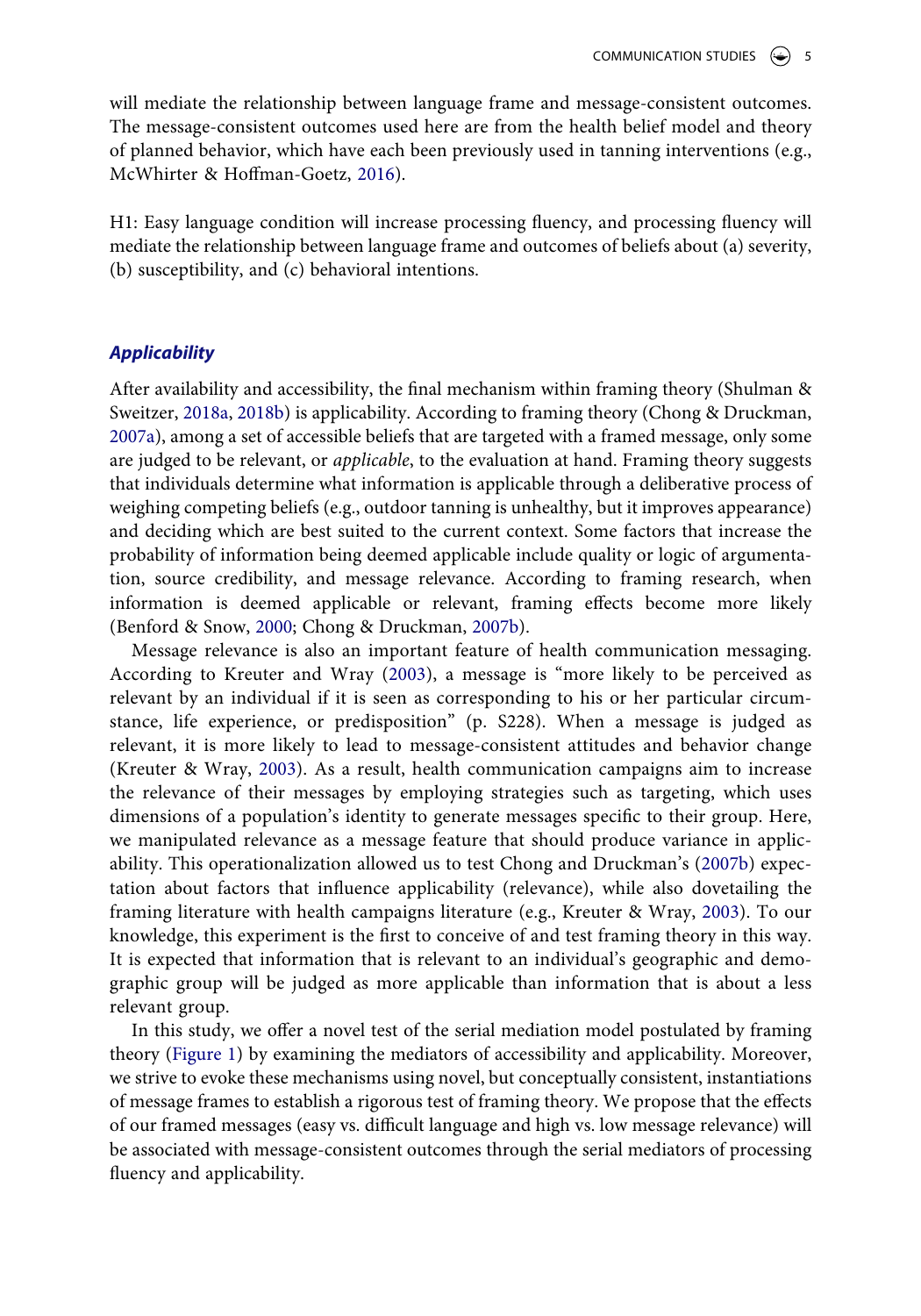H2: The effects of frame condition on outcomes of beliefs about (a) severity, (b) susceptibility, and (c) behavioral intentions will be through linked multiple mediators of processing fluency and applicability.

# **Method**

# *Participants*

<span id="page-6-2"></span><span id="page-6-1"></span><span id="page-6-0"></span>Participants were 529 female undergraduate students from a large Midwestern university. Only female participants were recruited for this study because tanning behavior is particularly prevalent among women (Sontag & Noar, [2017\)](#page-15-1). The sample ranged in age from 18 to 46 (*M*= 20.39, *SD* = 3.29), and participants reported their race as 68.1% White, 21.2% Asian, 10% Black, 0.4% Native American, and 0.4% Pacific Islander. Although tanning is less prevalent for nonwhite women, the behavior is still common (Daniel et al., [2018](#page-13-15)). Further, recent evidence suggests that rates of skin cancer are also increasing among minority groups, especially among Asian women (Loh et al., [2016](#page-13-16)), making this an important population to consider in tanning interventions. We defined tanning as "Going outdoors to tan your skin using the sun for more than two hours at a time." We also asked participants "How many times in the last year have you gone outdoor tanning," with options ranging from one time to 20 or more times. 55.2% of respondents (*n*= 292) reported tanning in the previous year. Among these, 17.2% reported tanning more than 20 times, 18% reported tanning 10–19 times, 14.6% reported tanning 3–9 times, and 5.5% reported tanning 1–2 times.

## *Procedure*

Participants were randomly assigned to experimental condition in a 2 (easy vs. difficult language)  $\times$  2 (high vs. low message relevance) between-subjects design. All participants read three paragraphs about sun exposure and skin cancer. Across all three paragraphs, presentation order and condition assignment were held constant. Each piece of information was held on-screen for a minimum of ten seconds, based on average reading time of this word count, to encourage participants to read the full text. After exposure to all three paragraphs, participants answered questions about processing fluency, applicability, and dependent variables. The study took an average of 10.41 minutes to complete (*SD* = 3.78).

# *Stimulus Materials*

Before creating the stimulus materials (see full messages in Appendix A at [https://osf.io/](https://osf.io/t4ahf) [t4ahf\)](https://osf.io/t4ahf), we obtained information about the risks of sun exposure and skin cancer from sources such as the Centers for Disease Control and Prevention, American Cancer Society, and Surgeon General. The information was modified according to the manipulations described below and sources of information were removed to avoid potential bias.

# *Language Difficulty*

To target the mechanism of accessibility, we designed an equivalency frame that manipulated language difficulty. Participants were randomly assigned to view the information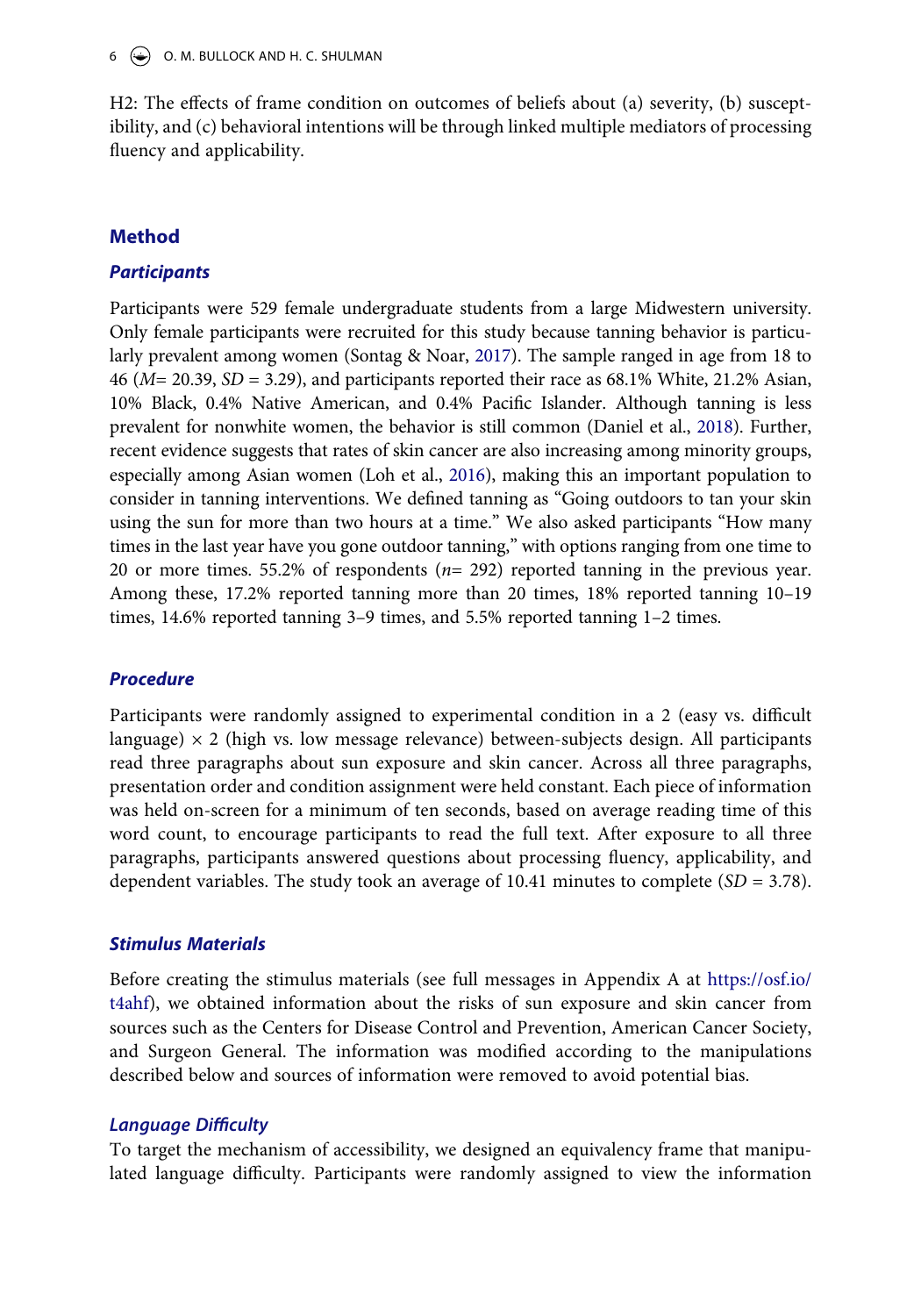about sun exposure and skin cancer in either an easy language ( $n = 264$ ) or difficult language  $(n = 265)$  condition. In the difficult language conditions, the information included jargon (e.g., "Radiation from tanning"), whereas in the easy language conditions, jargon was replaced with easier synonyms (e.g., "Light from tanning").

#### *Message Relevance*

We manipulated message relevance to target the mechanism of applicability. Participants were randomly assigned to low (*n*= 266) or high (*n*= 263) relevance. Message relevance was manipulated by changing the message's referent group. In the low message relevance conditions, the message's referent group was older adults in the South (i.e. "Older adults who live in the South are especially likely to tan"). In the high message relevance conditions, the message's referent group was female college students in the Midwest (i.e., "Female college students at Ohio State are especially likely to tan").

#### *Measures*

All measures were Likert scales from 1 to 7, where higher scores reflect stronger agreement with the concept being measured.

#### *Mediating Variables*

After exposure to the message, participants responded to five questions assessing their *processing fluency* (Shulman & Sweitzer, [2018b](#page-14-8)), which were averaged to form a single scale  $(M = 5.62, SD = 1.07, \alpha = .83)$ . Sample items included "It was easy for me to understand the information presented." Next, participants responded to four questions to judge the *perceived relevance* of the message, which were averaged to form a single scale ( $M = 4.90$ , *SD* = 1.38,  $\alpha$  = .88). Sample items included "The message I read was meant for someone like me."

#### *Outcome Variables*

<span id="page-7-1"></span><span id="page-7-0"></span>Beliefs about *severity* were measured by averaging four items  $(M = 5.48, SD = 0.95, \alpha = .79)$ , including "The health risks of tanning are severe" (Greene et al., [2010](#page-13-17)). Beliefs about *susceptibility* were measured with five items  $(M = 4.55, SD = 1.11, \alpha = .72)$ , including "I am worried about developing skin cancer because of my tanning behavior" (Mays et al., [2017](#page-14-15)). *Behavioral intentions* were measured with three items  $(M = 4.25, SD = 2.11, \alpha = .97)$ such as "I will tan in the next twelve months" (Sontag & Noar, [2017\)](#page-15-1).

## *Analysis Plan*

Our analysis plan was first to conduct a manipulation check to ensure that our language difficulty and message relevance conditions successfully induced variance in processing fluency and perceived relevance. In the manipulation check, we also included potentially relevant covariates of race and previous tanning behavior, as prior studies suggest that both can exert significant influences on tanning attitudes and behaviors (Daniel et al., [2018](#page-13-15)). Race was binarily coded (White; non-white) and the number of times that an individual had tanned in the previous year was included as a continuous variable. Following the results of the manipulation check, we then tested our hypotheses. The first hypothesis was tested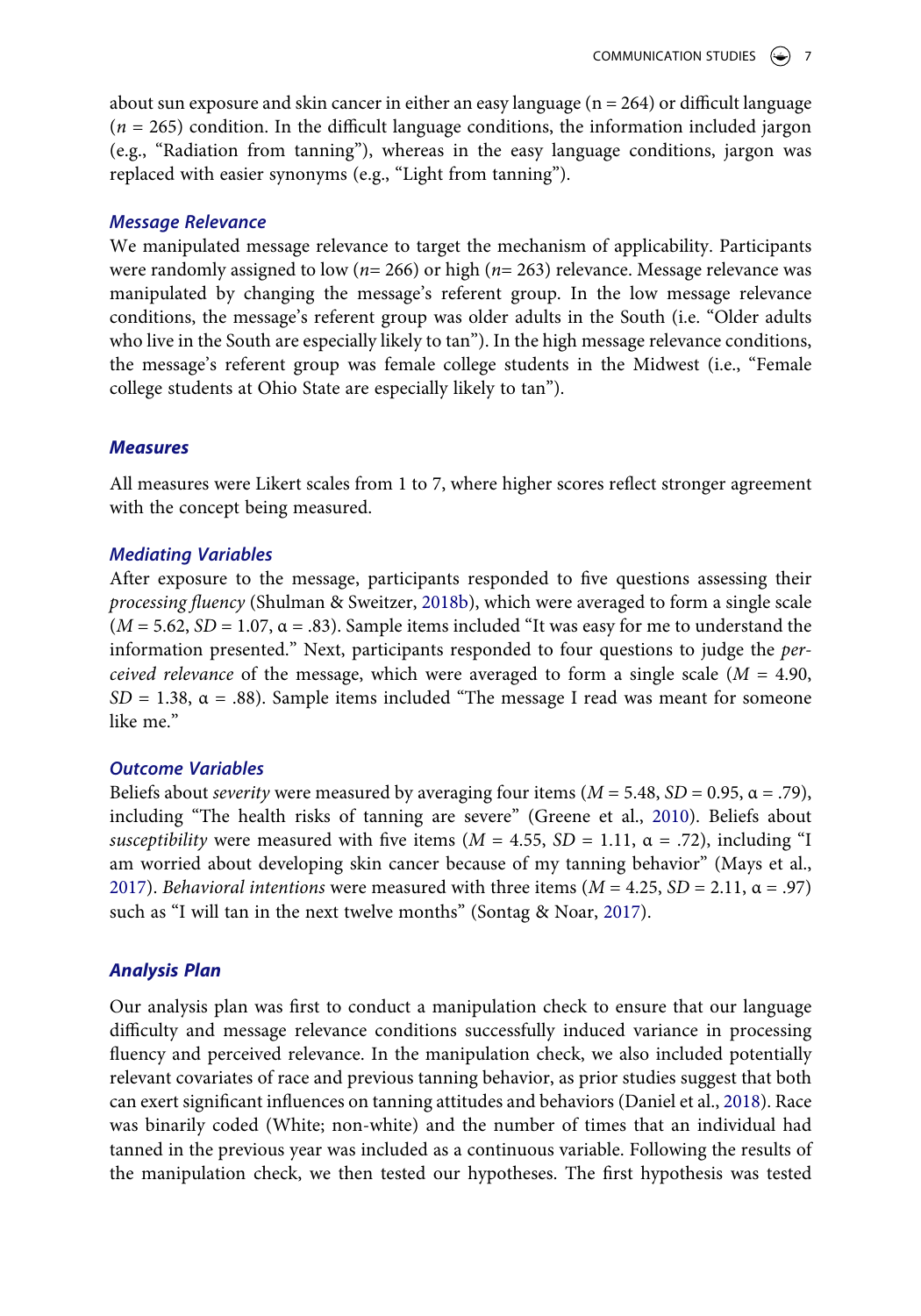using Model 4 of the PROCESS macro for SPSS, and the second was tested using Model 6 (Hayes, [2013](#page-13-18)). Separate models were run for each of our dependent variables. Consistent results across our three related outcome measures serve as a demonstration of the robustness of our findings.

# **Results**

# *Manipulation Check*

To ensure our message manipulations had the intended effects on accessibility and applicability, we conducted a two-way MANCOVA, where language difficulty (easy, difficult) and message relevance (low, high) were fixed factors, self-reported processing fluency and perceived relevance were dependent variables, and race and previous tanning behavior were covariates. Race did not meaningfully affect the mediating variables of processing fluency  $(F(1, 290) = 0.19, p = .66)$  and perceived relevance  $(F(1, 290) = 1.62, p = .20)$ , nor did previous tanning behavior affect processing fluency (*F*(1, 290) = 0.98, *p* = .32) or perceived relevance  $(F(1, 290) = 3.21, p = .07)$ . Because the covariates did not significantly impact the results of our manipulation check, they were not included in subsequent analyses. Language difficulty significantly affected processing fluency,  $F(1,525) = 72.15$ ,  $p < .001$ ,  $\eta^2 = .14$ , such that those in the easy language condition reported higher processing fluency  $(M = 6.00,$  $SE = 0.06$ ) than those in the difficult condition ( $M = 5.25$ ,  $SE = 0.06$ ). Similarly, message relevance significantly affected perceived relevance,  $F(1,525) = 54.10$ ,  $p < .001$ ,  $n^2 = .05$ , such that those in the high message relevance condition reported greater perceived relevance  $(M = 5.32, SE = 0.08)$  than those in the low relevance condition  $(M = 4.48, SE = 0.08)$ . There was one significant interaction effect observed between language condition and message relevance on self-reported processing fluency,  $F(1,525) = 4.43$ ,  $p = .04$ ,  $n^2 = .007$ . Under conditions of difficult language, high message relevance *increased* processing fluency  $(M = 5.36, SE = 0.09)$  relative to low message relevance  $(M = 5.15, SE = 0.09)$ , and under conditions of easy language, high message relevance *decreased* processing fluency (*M* = 5.92, *SE* = 0.09) relative to low message relevance (*M* = 6.08, *SE* = 0.09). We interpret this finding further in the Discussion section and report descriptive statistics by condition in [Table 1.](#page-8-0)

# *Hypothesis Tests*

<span id="page-8-1"></span>The first hypothesis predicted that the easy language condition would increase processing fluency, which would mediate the relationship between language condition and beliefs about severity, susceptibility, and behavioral intentions. This hypothesis was tested using Model 4 of the PROCESS macro for SPSS (Hayes, [2013,](#page-13-18) 95% bias-corrected bootstrap CIs based on 5,000 resamples). Three separate models were tested, one for each of the

<span id="page-8-0"></span>**Table 1.** Descriptive statistics for all dependent variables by language difficulty and relevance condition.

|                    | High Relevance |                                                                                                    |                  | Low relevance |                |                                                        | Language difficulty totals |                |                  |
|--------------------|----------------|----------------------------------------------------------------------------------------------------|------------------|---------------|----------------|--------------------------------------------------------|----------------------------|----------------|------------------|
|                    | Sev.<br>M(SE)  | Susc.<br>M(SE)                                                                                     | Behave.<br>M(SE) | Sev.<br>M(SE) | Susc.<br>M(SE) | Behave.<br>M(SE)                                       | Sev.<br>M(SE)              | Susc.<br>M(SE) | Behave.<br>M(SE) |
| Easy language      |                | 5.56 (.08) 4.72 (.10) 4.54 (.19) 5.56 (.08) 4.54 (.10) 4.14 (.18) 5.55 (.06) 4.63 (.07) 4.33 (.13) |                  |               |                |                                                        |                            |                |                  |
| Difficult language |                | 5.47 (.08) 4.63 (.10) 4.10 (.18) 5.37 (.08) 4.32 (.10) 4.22 (.18) 5.42 (.06) 4.48 (.07) 4.17 (.13) |                  |               |                |                                                        |                            |                |                  |
| Relevance totals   | 5.51 (.06)     | 4.67 (.07)                                                                                         |                  |               |                | 4.32 (.13) 5.46 (.06) 4.43 (.07) 4.19 (.13) 5.49 (.04) |                            | 4.55 (.05)     | 4.23 (.09)       |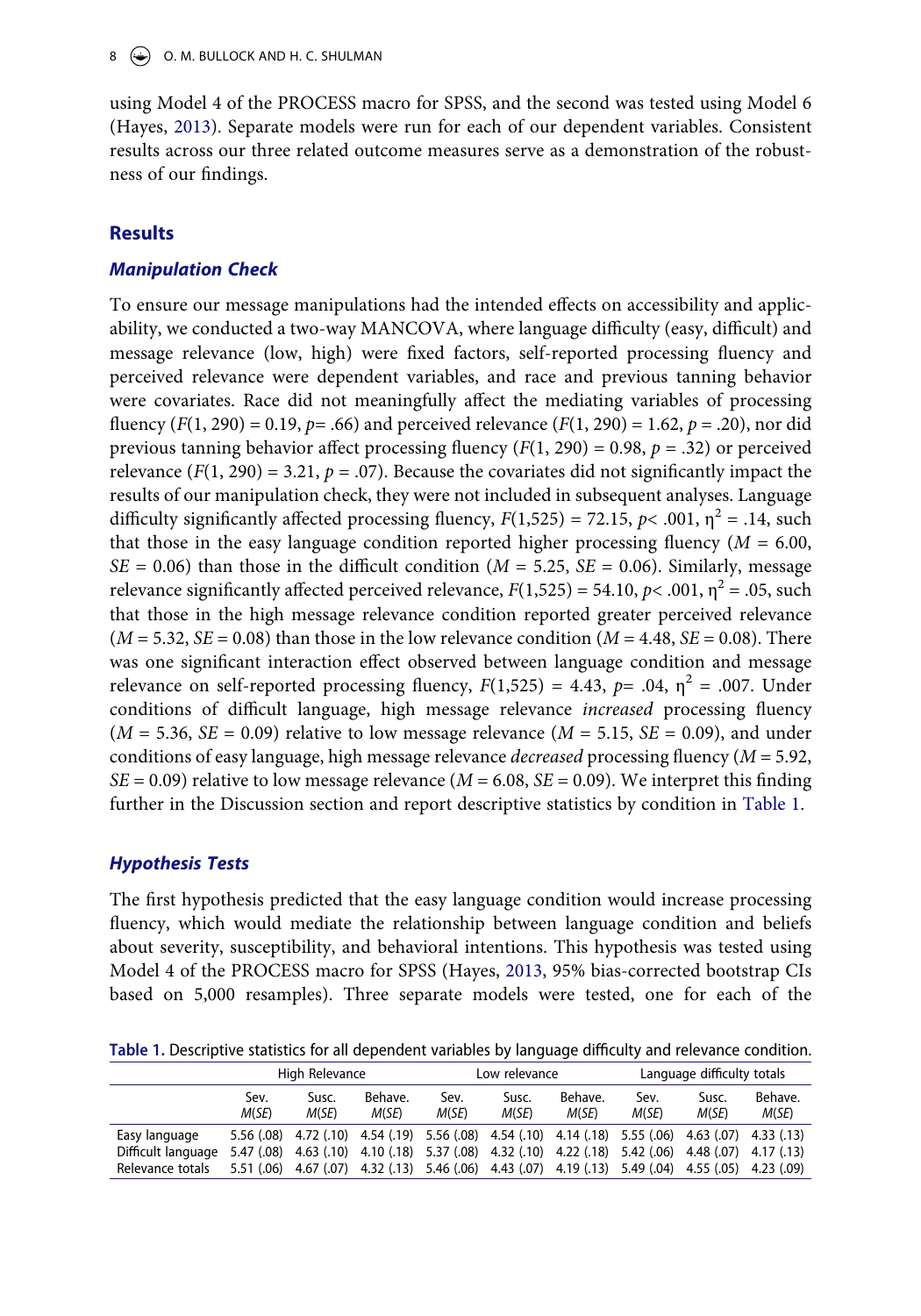dependent variables. For each test, significant indirect effects were obtained such that the easy language condition significantly increased processing fluency (Path 1: *B*= 0.73, *SE* = 0.09,  $p$ < .001, 95% CI [.56, .91],  $R^2$  = .12), which, in turn, increased beliefs about severity (Path 2:  $B = 0.35$ ,  $SE = 0.04$ ,  $p < .001$ , 95% CI [.28, .43],  $R^2 = .15$ ) susceptibility (Path 2: *B*= 0.15, *SE* = 0.05, *p*= .002, 95% CI [.05, .24], *R*2 = .02), and behavioral intentions (Path 2: *B*= 0.51, *SE* = 0.09, *p*< .001, 95% CI [.33, .68],  $R^2$  = .06). Thus, the easy language condition increased processing fluency, which led to greater frame-consistent attitudes, consistent with H1. Together, all three analyses offered support for the mechanism of accessibility within framing effects.

The second hypothesis predicted that the effects of frame condition on outcomes would be through linked through the mediators of accessibility and applicability. This hypothesis was tested using Model 6 of the PROCESS macro for SPSS (Hayes, [2013](#page-13-18), 95% bias-corrected bootstrap CIs based on 5,000 resamples, see [Figure 2](#page-9-0)). In this test, frame condition was included as a categorical predictor (with four levels) and processing fluency and applicability were included as serial mediators. A separate model was run for beliefs about severity, susceptibility, and behavioral intentions. [Figure 2](#page-9-0) represents these models and includes labels that correspond to each of the paths estimated in [Table 2.](#page-10-0) For beliefs about severity, susceptibility, and behavioral intentions, significant indirect effects in the predicted direction were obtained, such that the frame produced more message-consistent effects through the serial mediators of processing fluency and applicability. This support for H2 suggests that the framing effects we observed occurred through processing fluency and applicability, both of which led to greater frame-consistent perceptions. This finding was the strongest for the easy language, high relevance condition relative to the other three conditions. This finding provides empirical support for the serial roles of accessibility and applicability in generating framing effects.

#### **Discussion**

The purpose of this experiment was to test the serial mediation model of framing theory within a context of practical importance, outdoor tanning. Before a discussion of the theoretical contributions, this pursuit is practically important because rates of skin cancer are increasing among young women, such as the participants in our sample, and most cases are linked to excess exposure to UV radiation (Muzic et al., [2017\)](#page-14-0). Theoretically, this study advances framing theory by offering new ways to think about frames (as language complexity and message relevance), and testing these frames using measures of the cognitive mechanisms proposed by framing theory. More specifically, framing theory suggests that

<span id="page-9-0"></span>

**Figure 2.** Model 6 from PROCESS to test hypothesis 2. *Note*: Indirect effects are calculated as the product of paths 1, 2, and 3.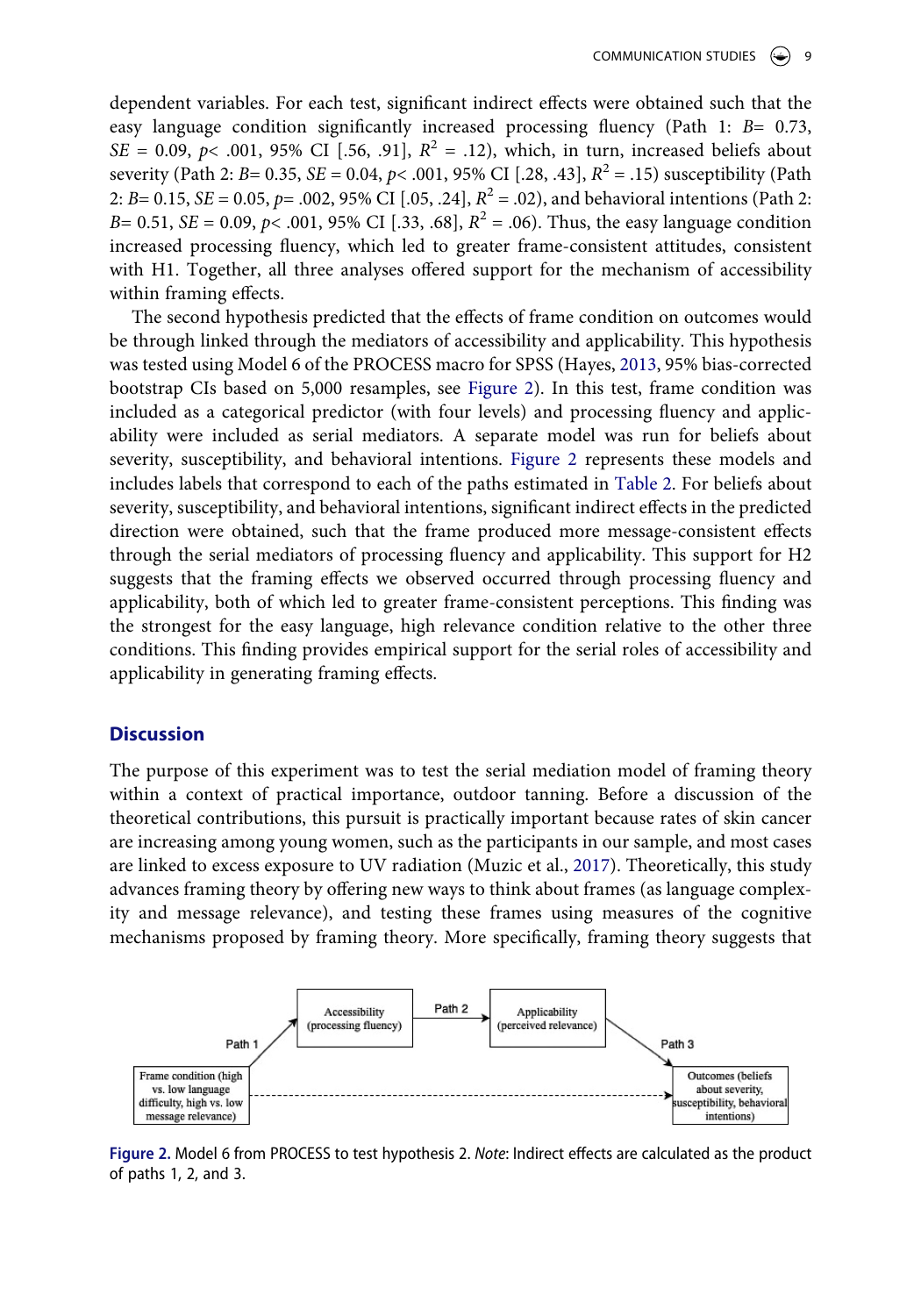<span id="page-10-0"></span>

| Table 2. Results from the serial mediation analyses for hypothesis 2. |  |  |  |  |
|-----------------------------------------------------------------------|--|--|--|--|
|-----------------------------------------------------------------------|--|--|--|--|

|                                 |                                                |                  |                  |                      |       | Indirect  |             |
|---------------------------------|------------------------------------------------|------------------|------------------|----------------------|-------|-----------|-------------|
|                                 |                                                | Path 1           | Path 2           | Path 3               |       | Effect    | 95% CI      |
| Outcomes                        | Frame condition                                | B(SE)            | B(SE)            | B(SE)                | $R^2$ | B(SE)     | LL, UL      |
| Severity                        | High processing fluency, high<br>applicability | .77(.12)<br>***  | .37(.05)<br>***  | .13(0.03)<br>***     | .18   | .04(.01)  | $.02 - .07$ |
|                                 | Low processing fluency, high<br>applicability  | .21(.12)         | .37(.05)<br>***  | .13(0.03)<br>***     |       | .01(.01)  | $-.003-.03$ |
|                                 | High processing fluency, low<br>applicability  | .93 (.12)<br>*** | .37(.05)<br>***  | .13(0.03)<br>***     |       | .05(.02)  | $.02 - .08$ |
| Susceptibility                  | High processing fluency, high<br>applicability | .80(.12)<br>***  | .37(.05)<br>***  | .34(.03)<br>***      | .19   | .10(0.02) | $.06 - .15$ |
|                                 | Low processing fluency, high<br>applicability  | .22(.12)         | .37(.05)<br>***  | .34(.03)<br>***      |       | .03(.02)  | $-.007-.06$ |
|                                 | High processing fluency, low<br>applicability  | .93(0.12)<br>*** | .37(.05)<br>***  | .34(.03)<br>***      |       | .12(.03)  | $.07 - .18$ |
| Behavioral<br><b>Intentions</b> | High processing fluency, high<br>applicability | .77 (.12)<br>*** | .37(.05)<br>***  | $.63$ $(.06)$<br>*** | .20   | .18(0.04) | $.11 - .27$ |
|                                 | Low processing fluency, high<br>applicability  | .21(.12)         | .37(.05)<br>***  | .63(.06)<br>***      |       | .05(.03)  | $-.02-.32$  |
|                                 | High processing fluency, low<br>applicability  | .93(0.12)<br>*** | .37(0.05)<br>*** | .63(.06)<br>***      |       | .22(.05)  | $.13 - .32$ |

Path 1 denotes the path coefficient between the frame condition and processing fluency. As this is a multicategorical predictor, the low processing fluency, low applicability frame condition was used as the indicator variable. Guided by Hayes [\(2013](#page-13-18)), this condition was used as the reference group because it resulted in the lowest values for each variable; thus, each other condition represents an increase relative to the reference group. Path 2 denotes the relationship between processing fluency (higher scores = easier experience) and applicability, and is the same for all models. Path 3 indicates the relationship between applicability and outcomes [\(Figure 2\)](#page-9-0). All models were run using Model 6 (Hayes, [2013](#page-13-18)), 95% biascorrected bootstrap CIs based on 5,000 resamples. Non-zero indirect effects indicate support for the serial mediation model hypothesized.

\*\*\**p*< .001.

the relationship between exposure to a frame and its influence on attitudes and behaviors is mediated by a series of cognitive processes that must be sequentially triggered for a framing effect to occur. In this article, we examined these relationships to test the underlying processes that lead to framing effects. Notably, testing framing theory in this way follows recommendations (see Cacciatore et al., [2016](#page-13-7)) to offer theoretical improvement in framing research. Thus, by answering this call, this work hopes to improve our understanding and usage of framing theory, and, in doing so, offers the opportunity to design and deploy more reliably persuasive messages.

<span id="page-10-2"></span><span id="page-10-1"></span>The results obtained for the mediation models offer support for framing theory and represent the first, to our knowledge, empirical test of the theory's serial model. Specifically, we found that accessibility and applicability serially mediated the relationship between frame exposure and persuasive outcomes. Indeed, our results for H1 and H2 provide robust message-consistent support across three persuasive outcomes including beliefs about severity, susceptibility, and behavioral intentions. Moreover, all three models predicted between 18% and 20% of the variance, which are illustrative of large effects in general (Cohen, [1992](#page-13-19)), but are also much larger than typical framing work within health communication (e.g., O'Keefe, [2009\)](#page-14-16). Taken together, this evidence suggests that designing frames that improve accessibility and applicability is a promising direction for future campaigns. Importantly, while the present study operationalized accessibility and applicability through language difficulty and message relevance, respectively, our focus on psychological states implies that any message design strategy that invokes these processes will produce similar results.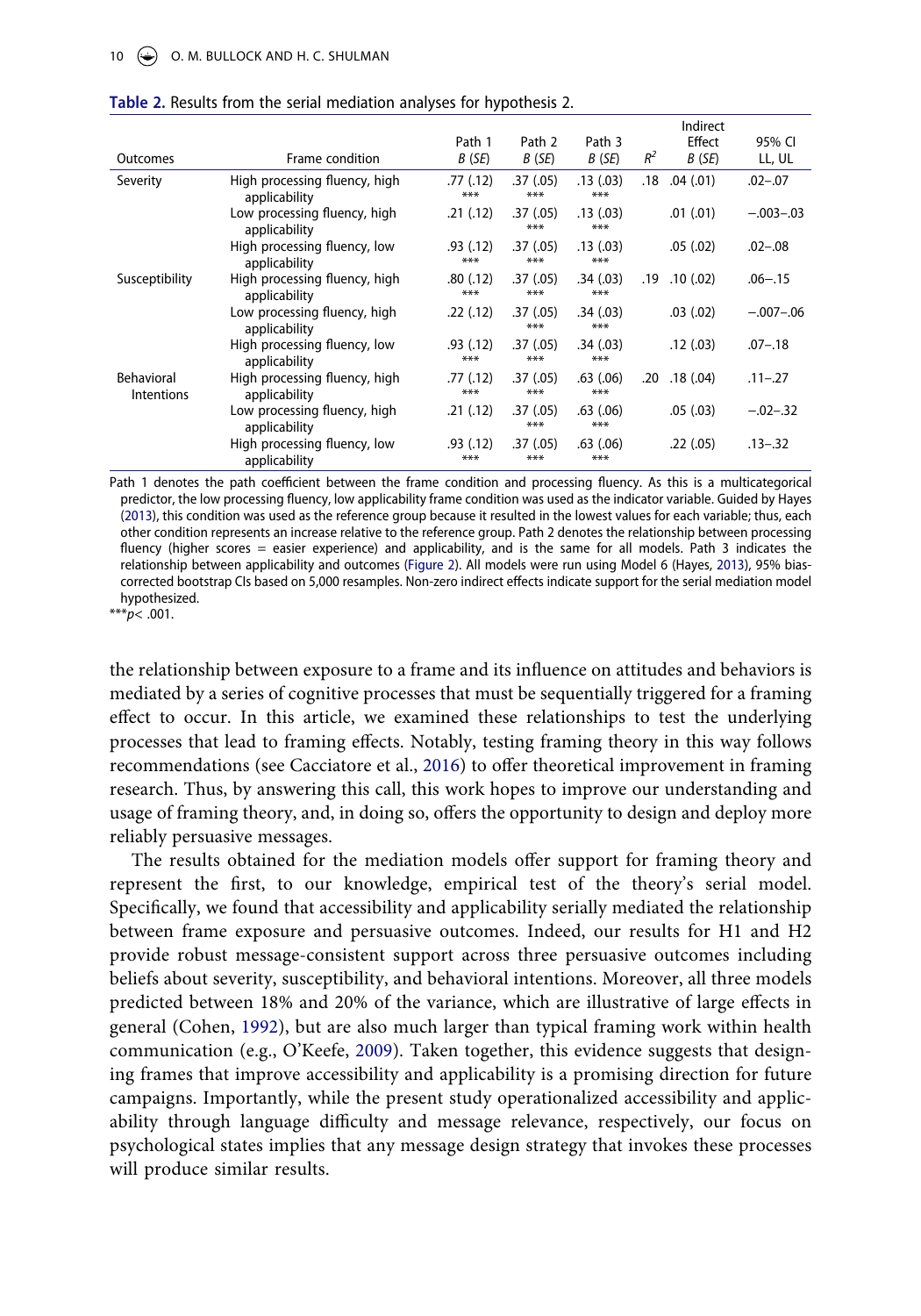In addition to testing framing theory as a whole, our experimental design also uniquely allowed for an in-depth look at the distinct contributions of accessibility and applicability. Recall that accessibility, operationalized through processing fluency, was manipulated using a language difficulty equivalency frame, and applicability was operationalized through message relevance. When comparing these message manipulations, our findings reveal that processing fluency was a stronger predictor of frame-consistent outcomes than applicability. For example, when applicability was high, but processing fluency was low, framing effects became non-significant. These initial findings suggest that message designers should prioritize making a message feel easier to process, and language difficulty offers one promising strategy for doing so, although there are many others (see Shulman & Bullock, 2019, for an overview). These findings also lend support to framing theory's proposition that accessibility must be accomplished before individuals consider applicability.

Interestingly, we identified an unanticipated interaction effect between language difficulty and message relevance such that the effect of language difficulty on processing fluency was conditional on the perceived relevance of the message. When the language was difficult, perceived relevance increased processing fluency, but when language was easy, perceived relevance decreased processing fluency. One possible explanation for this result is defensive processing: When a message is easy to understand and threatening to one's health, individuals are more likely to engage in reactance and counterarguing (Richards & Banas, [2015](#page-14-17)). Although our results support this explanation, it would be interesting to see if this finding replicates.

#### <span id="page-11-0"></span>**Limitations and Recommendations for Future Research**

These results are qualified by some limitations. Theoretically, we tested framing theory in the context of individual persuasive effects, but it would be interesting to see if the serial model holds for collective attitudes and public opinion as well. Methodologically, we limited our messages to addressing outdoor tanning behavior due to the time of year in which we collected our data (summer in the Midwest), but there is a wealth of literature suggesting that indoor tanning represents a significant threat to young women's risk for skin cancer as well. Future research should examine if our findings generalize to indoor tanning health messages. Another limitation is that our study exposed participants to only one message. Future studies should consider using multiple messages or multiple iterations of messages to ensure more broad applicability of this work.

There are also limitations to our measures. First, our outcomes of severity, susceptibility, and behavioral intentions asked generally about tanning, rather than specifically about outdoor tanning. Due to the differences between indoor and outdoor tanning behavior, this is an important limitation to acknowledge. Additionally, our study measured behavioral intentions rather than observing or conducting follow-up studies related to overt behaviors, limiting our ability to make predictions about actual tanning behavior following message exposure. Future research should consider including behavioral measures or multiple waves of data collection to better understand the effects of message frames on tanning behaviors.

Additionally, as is true of most experimental work, the benefits of isolating the mechanisms of interest come at the cost of any claims about broad generalizability. As a result, questions about whether these processes are moderated by specific individual differences or would replicate with a different population admittedly cannot be addressed with this design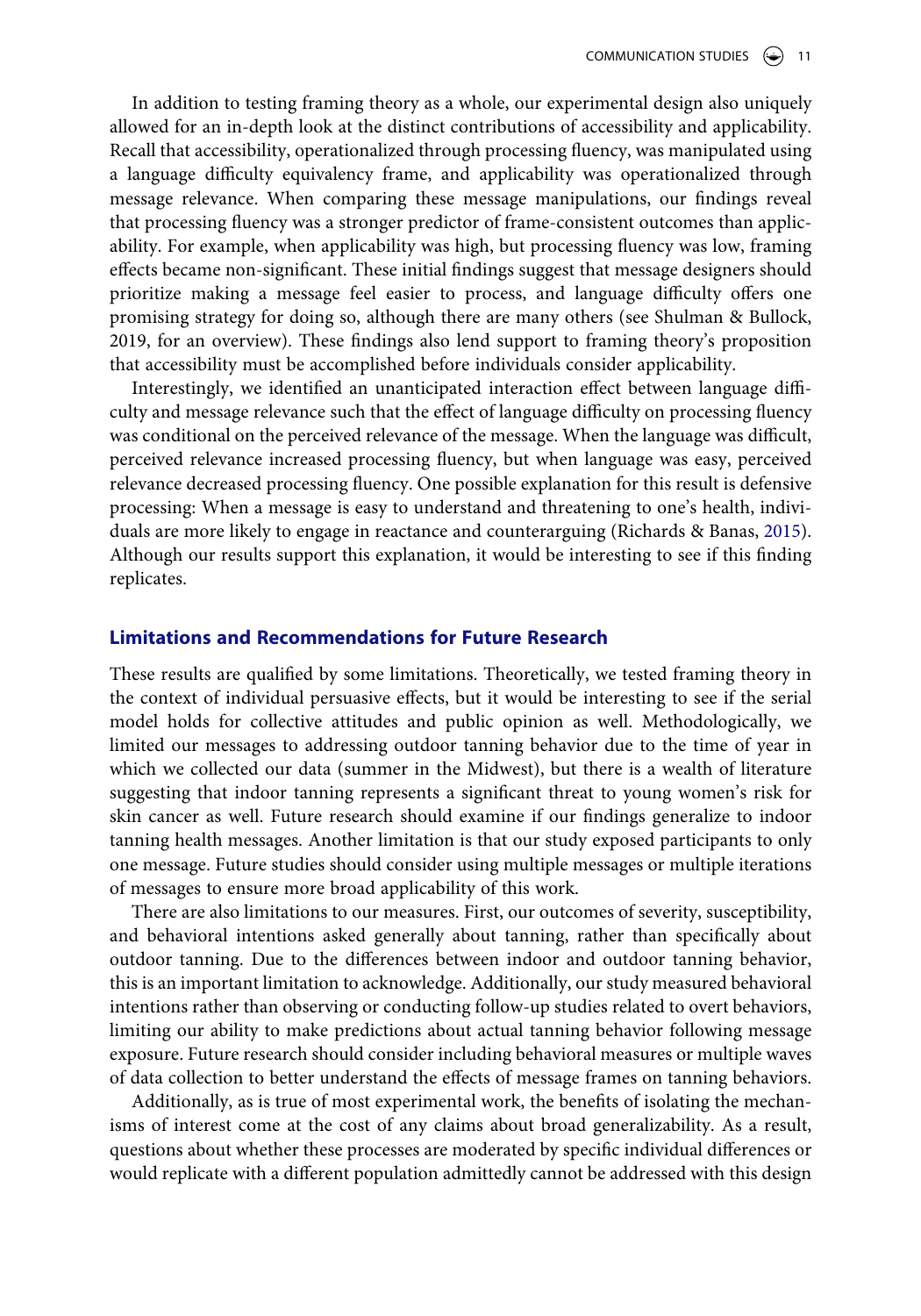but should be the focus of future research. However, despite these shortcomings, the fact that the target audience for tanning interventions in the real-world is White, college-aged females, our study findings do offer more ecological evidence than is typical of many experimental designs with college samples. Finally, we acknowledge that although we opted to use the PROCESS macro for SPSS to run our analyses of moderated mediation, an SEM approach may have been better suited to address the intercorrelations between our endogenous variables.

Despite these limitations, the results from this experiment pose interesting implications for communication scholars and practitioners. Communicators using framing theory should consider the following questions as they design messages: Is the information being framed *available* among the target population? How can the designed message make the desired information *easily accessible* in memory? How can messages be crafted to produce an easier processing experience? And lastly, how can this message maximize *applicability*? Considering these psychological factors and incorporating them into message design can facilitate persuasion both at the individual-level and perhaps at the collective-level as well. Taken together, our study finds that linking message design to psychological states illuminates understanding of why a message is persuasive and, in doing so, can inform how to design more effective messages.

# **Acknowledgments**

We would like to thank Dr. Hyunyi Cho for her feedback on an early version of this project.

#### **Disclosure Statement**

No potential conflict of interest was reported by the authors.

#### **Notes on contributors**

*Olivia M. Bullock* is a Ph.D. candidate in the School of Communication at The Ohio State University.

*Hillary C. Shulman* is an Assistant Professor in the School of Communication at The Ohio State University.

#### **References**

- <span id="page-12-0"></span>American Cancer Society. ([2020](#page-1-0)). *Cancer facts & figures 2020*. American Cancer Society. [https://](https://web.archive.org/web/20210117191103/https://www.cancer.org/content/dam/cancer-org/research/cancer-facts-and-statistics/annual-cancer-facts-and-figures/2020/cancer-facts-and-figures-2020.pdf) [web.archive.org/web/20210117191103/https://www.cancer.org/content/dam/cancer-org](https://web.archive.org/web/20210117191103/https://www.cancer.org/content/dam/cancer-org/research/cancer-facts-and-statistics/annual-cancer-facts-and-figures/2020/cancer-facts-and-figures-2020.pdf)  [/research/cancer-facts-and-statistics/annual-cancer-facts-and-figures/2020/cancer-facts-and](https://web.archive.org/web/20210117191103/https://www.cancer.org/content/dam/cancer-org/research/cancer-facts-and-statistics/annual-cancer-facts-and-figures/2020/cancer-facts-and-figures-2020.pdf)[figures-2020.pdf](https://web.archive.org/web/20210117191103/https://www.cancer.org/content/dam/cancer-org/research/cancer-facts-and-statistics/annual-cancer-facts-and-figures/2020/cancer-facts-and-figures-2020.pdf)
- <span id="page-12-1"></span>Anspach, N. M., & Draguljić, G. ([2019\)](#page-3-1). Effective advocacy: The psychological mechanisms of environmental issue framing. *Environmental Politics*, *28*(4), 615–638. [https://doi.org/10.1080/](https://doi.org/10.1080/09644016.2019.1565468) [09644016.2019.1565468](https://doi.org/10.1080/09644016.2019.1565468)
- <span id="page-12-2"></span>Benford, R. D., & Snow, D. A. ([2000](#page-5-0)). Framing processes and social movements: An overview and assessment. *Annual Review of Sociology*, *26*(1), 611–639. [https://doi.org/10.1146/annurev.soc.26.1.](https://doi.org/10.1146/annurev.soc.26.1.611) [611](https://doi.org/10.1146/annurev.soc.26.1.611)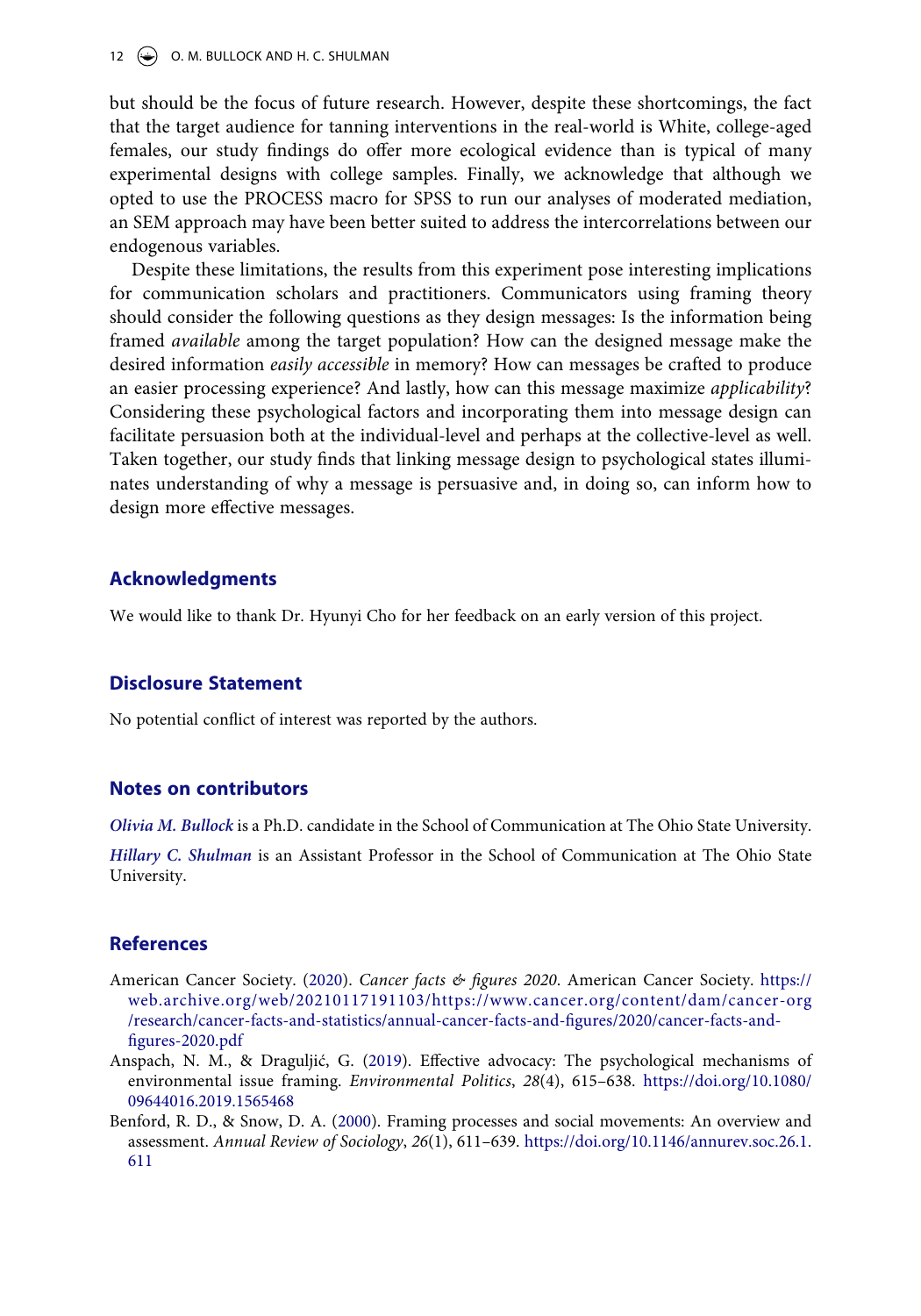- <span id="page-13-0"></span>Boniol, M., Autier, P., Boyle, P., & Gandini, S. [\(2012\)](#page-1-1). Cutaneous melanoma attributable to sunbed use: Systematic review and meta-analysis. *BMJ, 345*(e4757), 1–12. [https://doi.org/10.1136/bmj.](https://doi.org/10.1136/bmj.e4757) [e4757](https://doi.org/10.1136/bmj.e4757)
- <span id="page-13-13"></span>Bullock, O. M., Colón Amill, D., Shulman, H. C., & Dixon, G. N. ([2019](#page-4-0)). Jargon as a barrier to effective science communication: Evidence from metacognition. *Public Understanding of Science*, *28*(7), 845–853. <https://doi.org/10.1177/0963662519865687>
- <span id="page-13-7"></span>Cacciatore, M., Scheufele, D., & Iyengar, S. ([2016\)](#page-2-0). The end of framing as we know it . . . and the future of media effects. *Mass Communication & Society*, *19*(1), 7–23. [https://doi.org/10.1080/](https://doi.org/10.1080/15205436.2015.1068811) [15205436.2015.1068811](https://doi.org/10.1080/15205436.2015.1068811)
- <span id="page-13-1"></span>Cho, H., Yu, B., Cannon, J., & Zhu, Y. M. [\(2018](#page-1-2)). Efficacy of a media literacy intervention for indoor tanning prevention. *Journal of Health Communication*, *23*(7), 643–651. [https://doi.org/10.1080/](https://doi.org/10.1080/10810730.2018.1500659) [10810730.2018.1500659](https://doi.org/10.1080/10810730.2018.1500659)
- <span id="page-13-2"></span>Chong, D., & Druckman, J. N. ([2007a](#page-1-3)). Framing theory. *Annual Review of Political Science*, *10*(1), 103–126. <https://doi.org/10.1146/annurev.polisci.10.072805.103054>
- <span id="page-13-3"></span>Chong, D., & Druckman, J. N. ([2007b](#page-1-3)). Framing public opinion in competitive democracies. *American Political Science Review*, *101*(4), 637–655. [https://doi.org/10.1017/](https://doi.org/10.1017/S0003055407070554) [S0003055407070554](https://doi.org/10.1017/S0003055407070554)
- <span id="page-13-19"></span>Cohen, J. ([1992\)](#page-10-1). A power primer. *Psychological Bulletin*, *112*(1), 155–159. [https://doi.org/10.1037/](https://doi.org/10.1037/0033-2909.112.1.155) [0033-2909.112.1.155](https://doi.org/10.1037/0033-2909.112.1.155)
- <span id="page-13-15"></span>Daniel, C. L., Gassman, N. R., Fernandez, A. M., Bae, S., & Tan, M. C. B. [\(2018\)](#page-6-0). Intentional tanning behaviors among undergraduates on the United States' Gulf Coast. *BMC Public Health*, *18*(1), 441. <https://doi.org/10.1186/s12889-018-5345-5>
- <span id="page-13-11"></span>Dennis, L. K., Lowe, J. B., & Snetselaar, L. G. ([2009\)](#page-4-1). Tanning behaviour among young frequent tanners is related to attitudes and not lack of knowledge about the dangers. *Health Education Journal*, *68*(3), 232–243. <https://doi.org/10.1177/0017896909345195>
- <span id="page-13-8"></span>Entman, R. M. [\(1993\)](#page-2-1). Framing: Toward clarification of a fractured paradigm. *Journal of Communication*, *43*(4), 51–58. <https://doi.org/10.1111/j.1460-2466.1993.tb01304.x>
- <span id="page-13-12"></span>Fazio, R., & Roskos-Ewoldsen, D. ([2005\)](#page-4-2). Acting as we feel: When and how attitudes guide behavior. In *Persuasion: Psychological insights and perspectives* (2nd ed., pp. 41–62). Sage.
- <span id="page-13-4"></span>Gambla, W. C., Fernandez, A. M., Gassman, N. R., Tan, M. C. B., & Daniel, C. L. ([2017](#page-2-2)). College tanning behaviors, attitudes, beliefs, and intentions: A systematic review of the literature. *Preventive Medicine*, *105*, 77–87. <https://doi.org/10.1016/j.ypmed.2017.08.029>
- <span id="page-13-6"></span>Goffman, E. ([1974](#page-2-3)). *Frame analysis: An essay on the organization of experience*. Harvard University Press.
- <span id="page-13-17"></span>Greene, K., Campo, S., & Banerjee, S. C. [\(2010\)](#page-7-0). Comparing normative, anecdotal, and statistical risk evidence to discourage tanning bed use. *Communication Quarterly*, *58*(2), 111–132. [https://doi.](https://doi.org/10.1080/01463371003773366) [org/10.1080/01463371003773366](https://doi.org/10.1080/01463371003773366)
- <span id="page-13-18"></span>Hayes, A. ([2013\)](#page-8-1). *Introduction to mediation, moderation, and conditional process analysis: A regression-based approach*. The Guilford Press.
- <span id="page-13-5"></span>Heckman, C. J., Darlow, S. D., Ritterband, L. M., Handorf, E. A., & Manne, S. L. ([2016\)](#page-2-4). Efficacy of an intervention to alter skin cancer risk behaviors in young adults. *American Journal of Preventive Medicine*, *51*(1), 1–11. <https://doi.org/10.1016/j.amepre.2015.11.008>
- <span id="page-13-10"></span>Kahneman, D., & Tversky, A. [\(1979](#page-2-5)). Prospect theory: An analysis of decision under risk. *Econometrica*, *47*(2), 263–292. <https://doi.org/10.2307/1914185>
- <span id="page-13-14"></span>Kreuter, M., & Wray, R. J. ([2003\)](#page-5-1). Tailored and targeted health communication: Strategies for enhancing information relevance. *American Journal of Health Behavior*, *27*(3), S227–S232. <https://doi.org/10.5993/ajhb.27.1.s3.6>
- <span id="page-13-9"></span>Levin, I. P., & Gaeth, G. ([1988](#page-2-6)). How consumers are affected by the framing of attribute information before and after consuming the product. *Journal of Consumer Research*, *15*(3), 374–378. [https://doi.](https://doi.org/10.1086/209174) [org/10.1086/209174](https://doi.org/10.1086/209174)
- <span id="page-13-16"></span>Loh, T. Y., Ortiz, A., Goldenberg, A., & Brian Jiang, S. I. [\(2016\)](#page-6-1). Prevalence and clinical characteristics of nonmelanoma skin cancers among hispanic and Asian patients compared with white patients in the United States: A 5-year, single-institution retrospective review. *Dermatologic Surgery*, *42*(5), 639–645. <https://doi.org/10.1097/DSS.0000000000000694>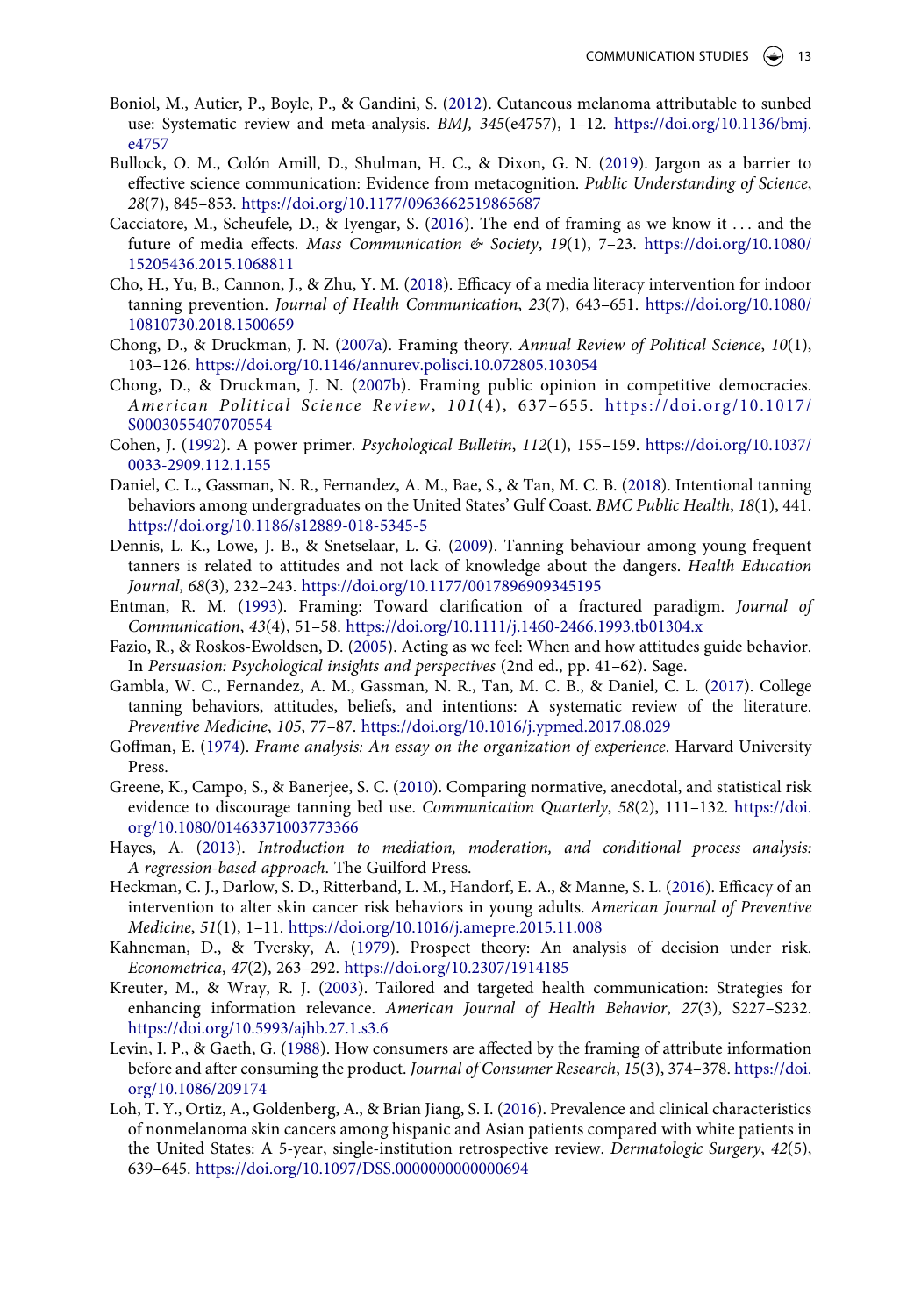- <span id="page-14-5"></span>Lovejoy, J., Riffe, D., & Lovejoy, T. I. ([2015](#page-1-4)). An examination of direct and indirect effects of exposure and attention to health media on intentions to avoid unprotected sun exposure. *Health Communication*, *30*(3), 261–270. <https://doi.org/10.1080/10410236.2013.842526>
- <span id="page-14-15"></span>Mays, D., Atkins, M. B., Ahn, J., & Tercyak, K. P. [\(2017\)](#page-7-1). Indoor tanning dependence in young adult women. *Cancer Epidemiology Biomarkers & Prevention*, *26*(11), 1636–1643. [https://doi.org/10.](https://doi.org/10.1158/1055-9965.EPI-17-0403) [1158/1055-9965.EPI-17-0403](https://doi.org/10.1158/1055-9965.EPI-17-0403)
- <span id="page-14-14"></span>McWhirter, J. E., & Hoffman-Goetz, L. ([2016](#page-5-2)). Application of the health belief model to U.S. magazine text and image coverage of skin cancer and recreational tanning (2000–2012). *Journal of Health Communication*, *21*(4), 424–438. [https://doi.org/10.1080/10810730.2015.](https://doi.org/10.1080/10810730.2015.1095819) [1095819](https://doi.org/10.1080/10810730.2015.1095819)
- <span id="page-14-0"></span>Muzic, J. G., Schmitt, A. R., Wright, A. C., Alniemi, D. T., Zubair, A. S., Olazagasti Lourido, J. M., Sosa Seda, I. M., Weaver, A. L., & Baum, C. L. ([2017\)](#page-1-5). Incidence and trends of basal cell carcinoma and cutaneous squamous cell carcinoma. *Mayo Clinic Proceedings*, *92*(6), 890–898. [https://doi.org/](https://doi.org/10.1016/j.mayocp.2017.02.015) [10.1016/j.mayocp.2017.02.015](https://doi.org/10.1016/j.mayocp.2017.02.015)
- <span id="page-14-9"></span>Niederdeppe, J., Gollust, S. E., & Barry, C. L. [\(2014\)](#page-2-7). Inoculation in competitive framing. *Public Opinion Quarterly*, *78*(3), 634–655. <https://doi.org/10.1093/poq/nfu026>
- <span id="page-14-10"></span>O'Keefe, D. J., & Jensen, J. ([2009\)](#page-3-2). The relative persuasiveness of gain-framed and loss-framed messages for encouraging disease detection behaviors: A meta-analytic review. *Journal of Communication*, *59*(2), 296–316. <https://doi.org/10.1111/j.1460-2466.2009.01417.x>
- <span id="page-14-4"></span>Occa, A., Kim, S., Carcioppolo, N., Morgan, S. E., & Anderson, D. [\(2020](#page-1-6)). A comparison of metaphor modality and appeals in the context of skin cancer prevention. *Journal of Health Communication*, *25*(1), 12–22. <https://doi.org/10.1080/10810730.2019.1694607>
- <span id="page-14-16"></span>O'Keefe, D. J., & Jensen, J. D. [\(2009](#page-10-2)). The relative persuasiveness of gain-framed and loss-framed messages for encouraging disease detection behaviors: A meta-analytic review. *Journal of Communication*, *59*(2), 296–316. <https://doi.org/10.1111/j.1460-2466.2009.01417.x>
- <span id="page-14-2"></span>Pagoto, S. L., Lemon, S. C., Oleski, J. L., Scully, J. M., Olendzki, G.-F., Evans, M. M., Li, W., Florence, L. C., Kirkland, B., & Hillhouse, J. J. ([2015\)](#page-1-7). Availability of tanning beds on US college campuses. *JAMA Dermatology*, *151*(1), 59–63. <https://doi.org/10.1001/jamadermatol.2014.3590>
- <span id="page-14-1"></span>Prior, S. M., Fenwick, K. D., & Peterson, J. C. ([2014](#page-1-8)). Adolescents' reasons for tanning and appearance motives: A preliminary study. *Body Image*, *11*(1), 93–96. [https://doi.org/10.1016/j.bodyim.2013.09.](https://doi.org/10.1016/j.bodyim.2013.09.004) [004](https://doi.org/10.1016/j.bodyim.2013.09.004)
- <span id="page-14-7"></span>Randle, H. W. [\(1997\)](#page-2-8). Suntanning: Differences in perceptions throughout history. *Mayo Clinic Proceedings*, *72*(5), 461–466. <https://doi.org/10.4065/72.5.461>
- <span id="page-14-3"></span>Reynolds, K. D., Buller, D. B., Yaroch, A. L., Maloy, J., Geno, C. R., & Cutter, G. R. ([2008](#page-1-6)). Effects of program exposure and engagement with tailored prevention communication on sun protection by young adolescents. *Journal of Health Communication*, *13*(7), 619–636. [https://doi.org/10.1080/](https://doi.org/10.1080/10810730802412149) [10810730802412149](https://doi.org/10.1080/10810730802412149)
- <span id="page-14-17"></span>Richards, A. S., & Banas, J. A. ([2015](#page-11-0)). Inoculating against reactance to persuasive health messages. *Health Communication*, *30*(5), 451–460. <https://doi.org/10.1080/10410236.2013.867005>
- <span id="page-14-6"></span>Rodgers, R. F., Franko, D. L., Gottlieb, M., & Daynard, R. [\(2015](#page-2-9)). Decreases in tanning behaviors following a short online survey. *Potential for Prevention? Preventive Medicine Reports*, *2*, 76–78. <https://doi.org/10.1016/j.pmedr.2015.01.002>
- <span id="page-14-11"></span>Shulman, H. C., & Bullock, O. M. ([2019](#page-4-3)). Using metacognitive cues to amplify message content: A new direction in strategic communication. *Annals of the International Communication Association*, *43*(1), 24–39. <https://doi.org/10.1080/23808985.2019.1570472>
- <span id="page-14-12"></span>Shulman, H. C., Dixon, G. N., Bullock, O. M., & Colón Amill, D. ([2020\)](#page-4-0). The effects of jargon on processing fluency, self-perceptions, and scientific engagement. *Journal of Language and Social Psychology*, 0261927X2090217. <https://doi.org/10.1177/0261927X20902177>
- <span id="page-14-13"></span>Shulman, H. C., & Sweitzer, M. D. ([2018a\)](#page-4-4). Varying metacognition through public opinion questions: How language can affect political engagement. *Journal of Language and Social Psychology*, *37*(2), 224–237. <https://doi.org/10.1177/0261927X17707557>
- <span id="page-14-8"></span>Shulman, H. C., & Sweitzer, M. D. ([2018b\)](#page-2-5). Advancing framing theory: Designing an equivalency frame to improve political information processing. *Human Communication Research*, *44*(2), 155–175. <https://doi.org/10.1093/hcr/hqx006>